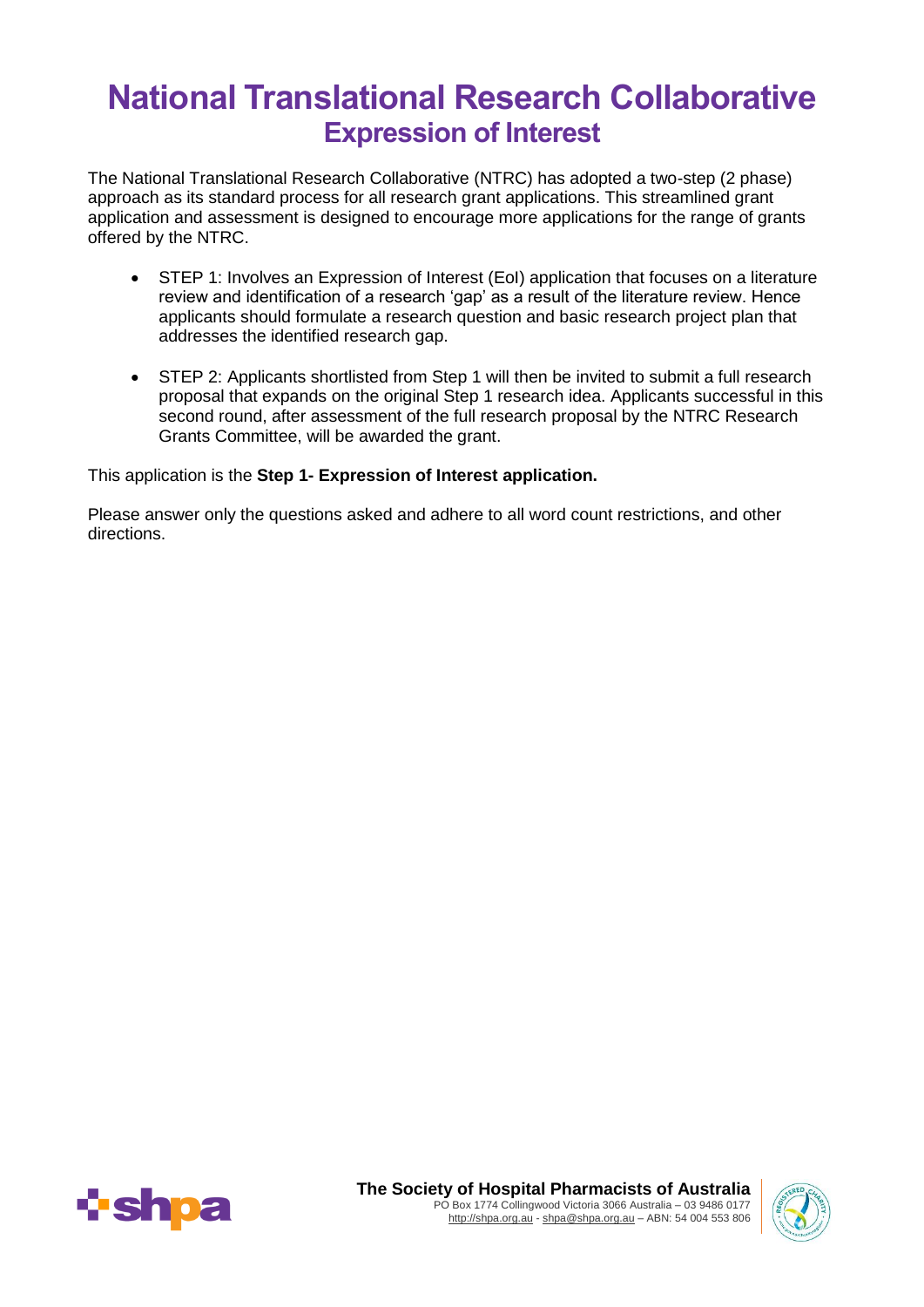# **1. GENERAL INFORMATION**

**Name of grant:** (full name of grant for which you are applying)

#### **Project administrator details:**

(the project administrator is the point of contact the SHPA NTRC will use for communication regarding this application).

| Title:               | First name: |        |  |
|----------------------|-------------|--------|--|
| Last name:           |             |        |  |
| Current appointment: |             |        |  |
| Postal Address:      |             |        |  |
| Phone:               |             | Email: |  |

**Full project title:** (provide a title that is clear, precise and informative to practitioners and researchers working outside your field) <50 words max.>

**Short title:** (a title that is useful as a more casual project title, even for those not familiar with your research field) <25 words max.>

**Short project description:** (provide a succinct summary of your proposed research project. The summary should explain the purpose of the project in terms understood by a non-researchers)  $<$ 100 words max. $>$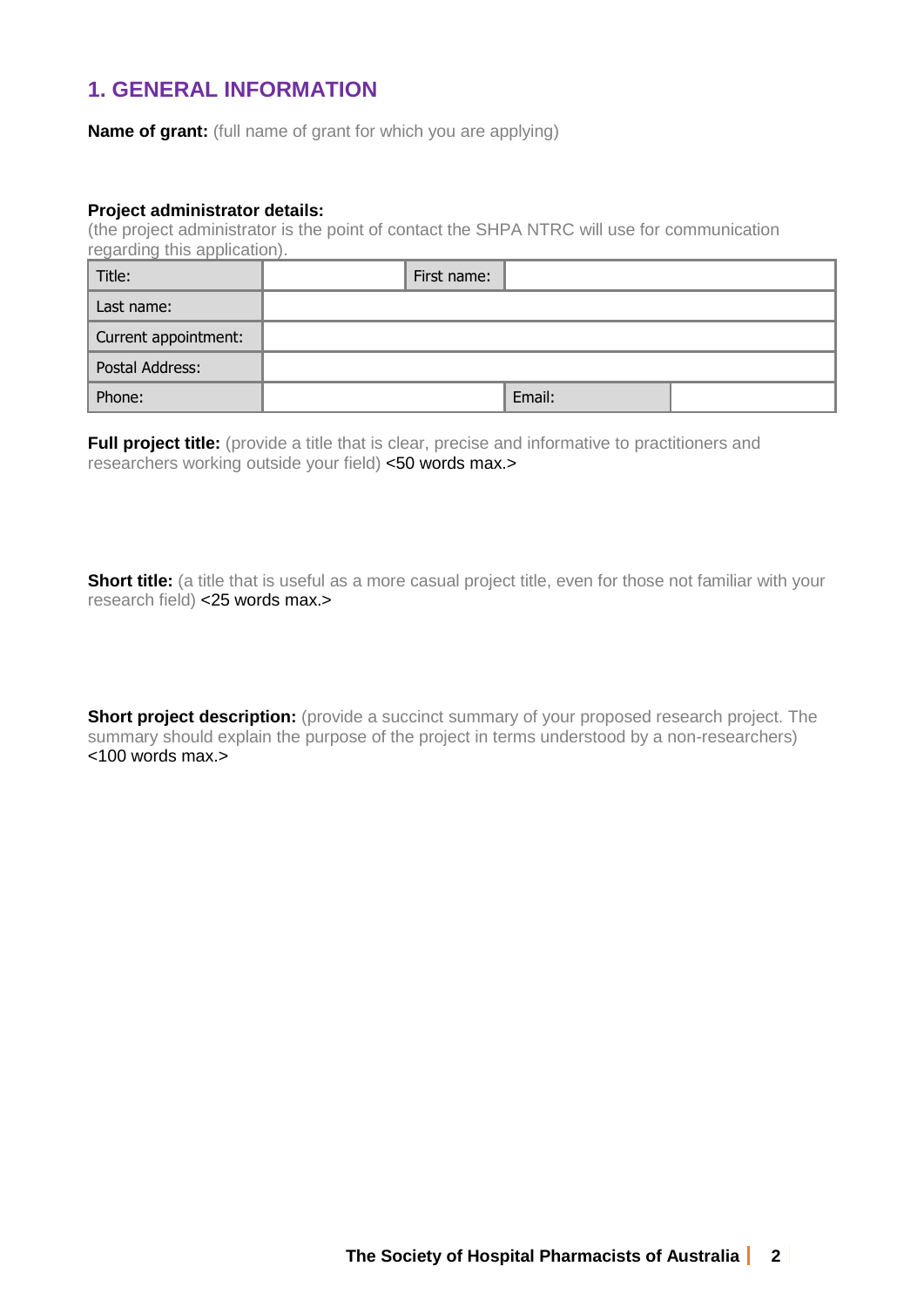# **2. LITERATURE REVIEW**

The purpose of the Literature Review is to demonstrate the existing research in your area of interest, your understanding of this evidence, and highlight where research gaps exist that may be addressed by your research project. <500 words max.>

**References:**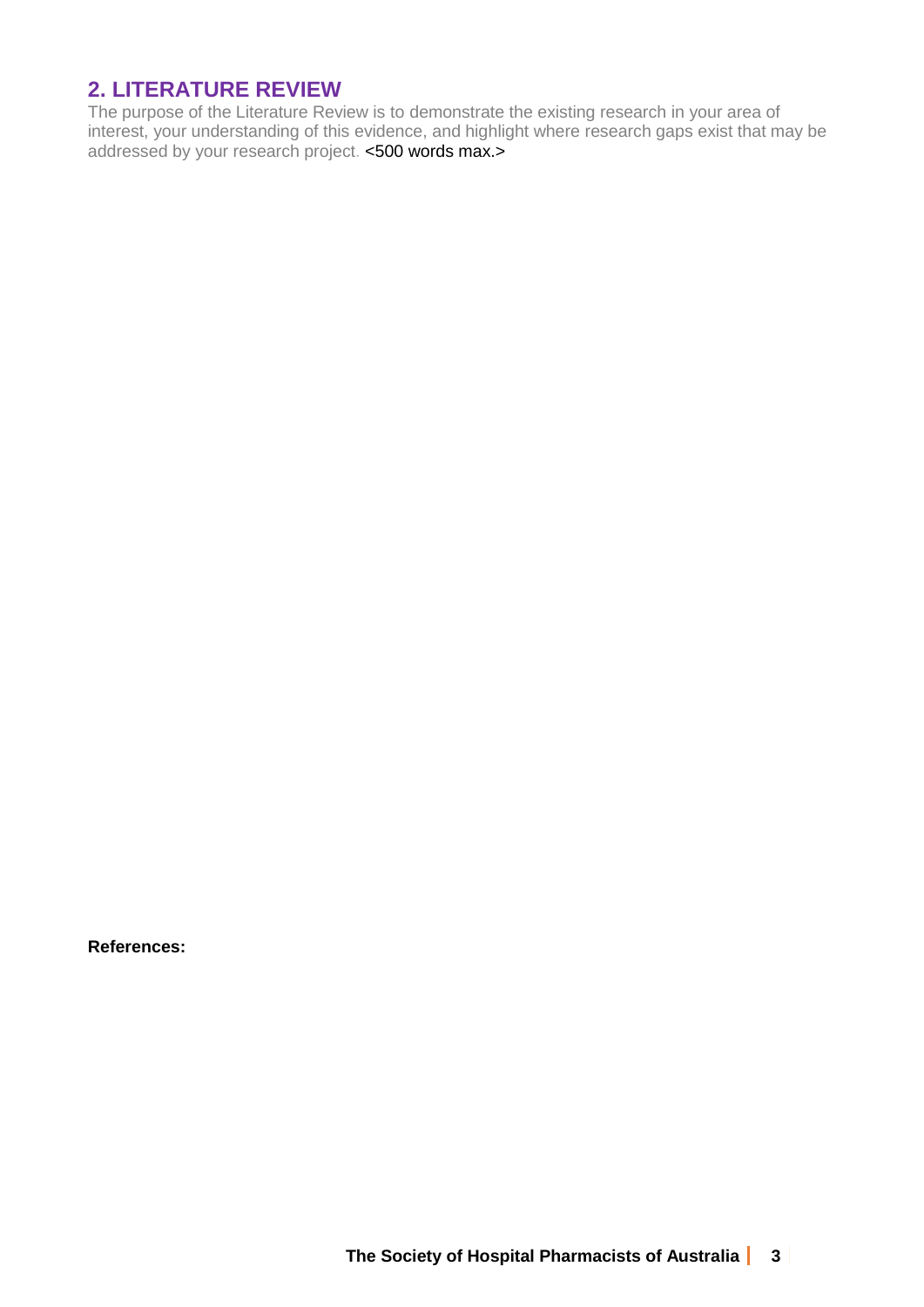## **3. RESEARCH QUESTION**

Arising from your Literature Review, clearly articulate the research question your research proposal is likely to address. <200 words max.>

**Objectives:** (in dot-point format, describe the objectives of your proposed research project.)  $<150$  words max.

**Impact:** (describe the potential impact of your research and how it might directly translate to practice). <150 words max.>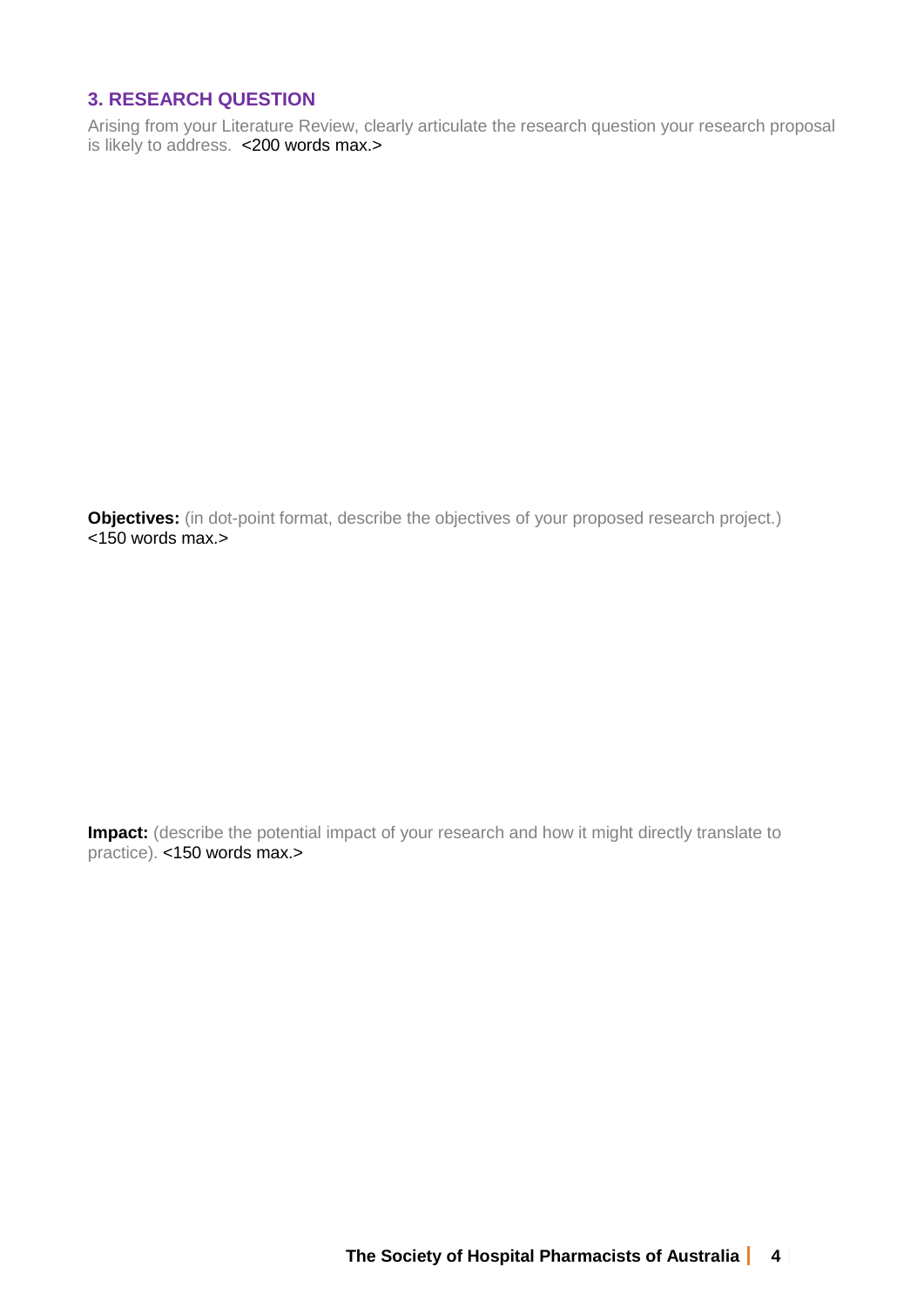### **4. RESEARCH TEAM**

#### **Principal Investigator:**

| Title:                               |  | First name: |                  |  |
|--------------------------------------|--|-------------|------------------|--|
| Last name:                           |  |             |                  |  |
| Department:                          |  |             |                  |  |
| Current position:                    |  |             |                  |  |
| SHPA member number:                  |  |             | Member<br>since: |  |
| Institution Legal Entity Name:       |  |             | ABN:             |  |
| <b>Institution Physical Address:</b> |  |             |                  |  |
| <b>Institution Trading As:</b>       |  |             |                  |  |
| Postal Address:                      |  |             |                  |  |
| Phone:                               |  | Email:      |                  |  |

#### **Principal Investigator NIH Biosketch:**

Instead of a CV, the primary investigator is asked to complete an NIH Biosketch. This should be submitted as a separate document to this EoI form when submitting your complete EoI to [grants@shpa.org.au.](mailto:grants@shpa.org.au)

To access the NIH BioSketch template and instructions go to: [www.grants.nih.gov/grants/forms/biosketch.htm](http://www.grants.nih.gov/grants/forms/biosketch.htm) (note: an 'eRA COMMONS USER NAME is not required).

#### **Co-investigators:**

Consider the likely make-up of your team. All team members do not yet need to be identified at this stage. Contemplate the diversity of the team such as multi-disciplinary team members, experienced and less-experienced researchers (to offer mentoring opportunities) and consumer involvement.

| Name (or suggested<br>researcher discipline/skillset) | <b>Current position (if</b><br>known) | <b>Organisation (if known)</b> | Role* |
|-------------------------------------------------------|---------------------------------------|--------------------------------|-------|
|                                                       |                                       |                                |       |
|                                                       |                                       |                                |       |
|                                                       |                                       |                                |       |
|                                                       |                                       |                                |       |
|                                                       |                                       |                                |       |
|                                                       |                                       |                                |       |

\* Indicate whether the investigator is **primarily** (Choose only one for each investigator):

**CR** – Consumer representative

**G** – Government representative **P** - Provider Representative (e.g of hospital or local area service) **O** – Other